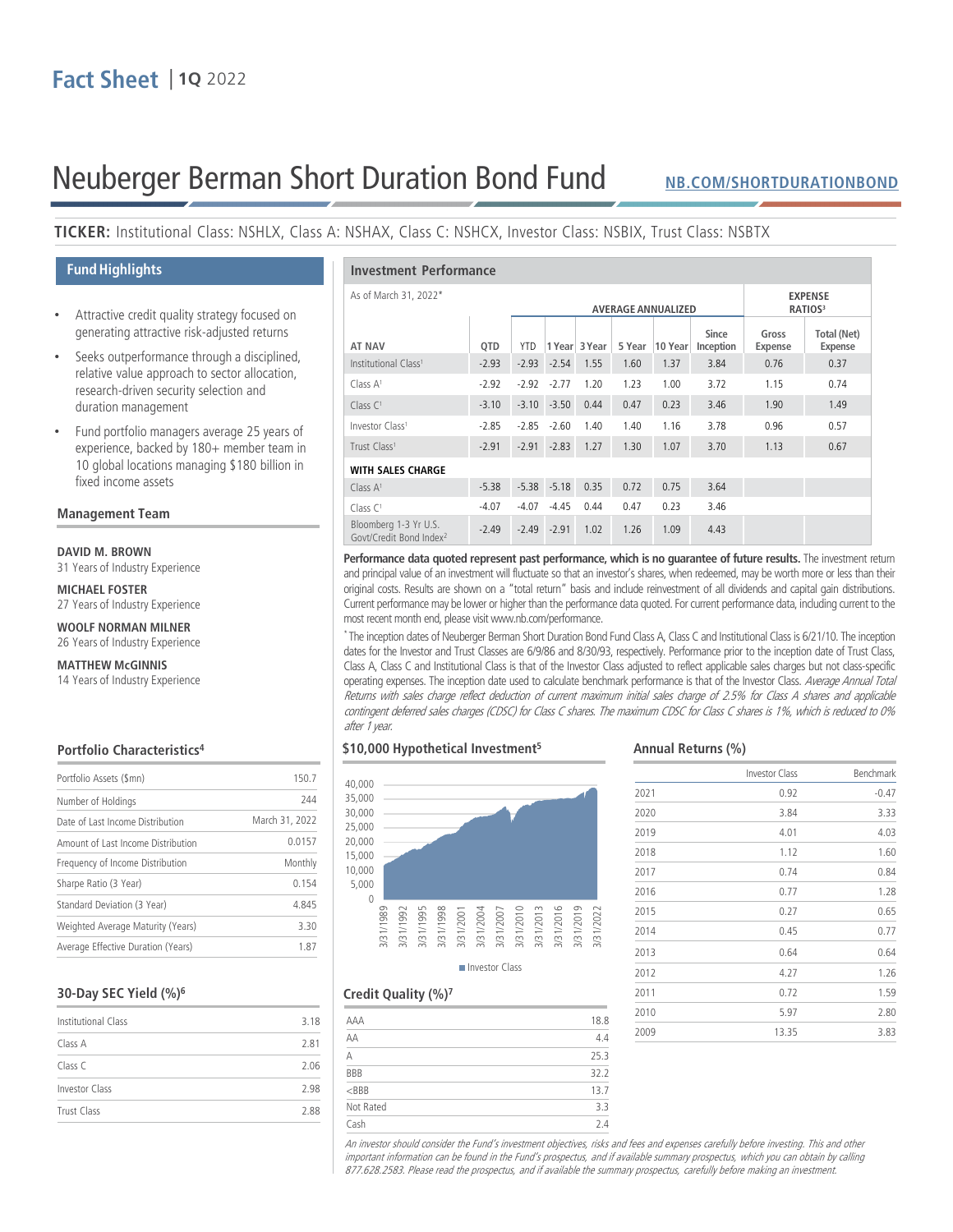#### **Sector Breakdown (%)**

| Treasuries      | 0.4  |
|-----------------|------|
| Agency MBS      | 0.1  |
| ABS             | 14.6 |
| CMBS            | 17.1 |
| Non-Agency RMBS | 12.6 |
| Corporates      | 52.8 |
| Cash            | 74   |

#### **Duration Distribution (%)**

| Less than One Year  | 30.8 |
|---------------------|------|
| One to Two Years    | 17.0 |
| Two to Three Years  | 219  |
| Three to Five Years | 743  |
| Five + Years        | 61   |
|                     |      |

**Shares in the Fund may fluctuate, sometimes significantly, based on interest rates, market conditions, credit quality and other factors. Generally, bond values will decline as interest rates rise. The market's behavior is unpredictable and there can be no guarantee that the Fund will achieve its goal. Lower rated debt securities (also known as "junk bonds") involve greater risks and may fluctuate more widely in price and yield, and carry a greater risk of default, than investment grade debt securities. They may fall in price during times when the economy is weak or is expected to become weak. Derivatives involve risks different from, and in some respects greater than, those associated with more traditional investments. Derivatives can be highly complex, can create investment leverage and may be highly volatile, and the Fund could lose more than the amount it invests. Derivatives may be difficult to value and may at times be highly illiquid, and the Fund may not be able to close out or sell a derivative position at a particular time or at an anticipated price. The Fund's investments in derivatives create counterparty risk. Foreign securities involve risks in addition to those associated with comparable U.S. securities, including exposure to less developed or less efficient trading markets; social, political or economic instability; fluctuations in foreign currencies; nationalization or expropriation of assets; settlement, custodial or other operational risks; and less stringent auditing and legal standards. These risks may be more pronounced for emerging market securities, which involve additional risks and may be more volatile and less liquid than foreign securities tied to more developed economies. The Fund's performance could be affected if borrowers pay back principal on certain debt securities, such as mortgage- or asset-backed securities, before or after the market anticipates such payments, shortening or lengthening their duration and could magnify the effect of the rate increase on such security's price. When issued and forward-settling securities can have a leverage-like effect on the Fund, which may increase fluctuations in the Fund's share price and may cause the Fund to liquidate positions when it may not be advantageous to do so in order to satisfy its purchase obligations. Leverage amplifies changes in the Fund's net asset value. As previously announced by the United Kingdom's Financial Conduct Authority, most maturities and currencies of LIBOR were phased out at the end of 2021, with the remaining ones to be phased out on June 30, 2023. There are risks that the financial services industry will not have a suitable substitute in place by that time and that there will not be time to perform the substantial work necessary to revise the many existing contracts that rely on LIBOR. The transition process, or a failure of the industry to transition properly, might lead to increased volatility and illiquidity in markets that currently rely on LIBOR. The COVID-19 health pandemic has negatively affected and may continue to affect the economies of many nations, individual companies and the global securities and commodities markets. This has impacted and may continue to impact the issuers of the securities held by the Fund.** 

Unless otherwise stated, information (including holdings and portfolio characteristics) is as of the quarter end indicated in the document title and is subject to change without notice.

<sup>1</sup>The Fund's Investment Manager (the "Manager") currently caps certain Class A, Class C, Institutional Class, Investor Class and Trust Class expenses. Absent such arrangement, which is subject to change, the total returns would have been less. The Investor and Trust Classes are closed to new investors.

<sup>2</sup> The Bloomberg 1-3 Year U.S. Government/Credit Bond Index is an unmanaged index of government and credit securities with maturities between 1 and 3 years (including corporate, sovereign, supranational and taxable municipal bonds). Please note that indices do not take into account any fees and expenses of investing in the individual securities that they track, and that individuals cannot invest directly in any index. Data about the performance of this index are prepared or obtained by the Manager and reflect the reinvestment of income dividends and other distributions, if any. The Fund may invest in many securities not included in the above-described index.

<sup>3</sup>Total (net) expense represents the total annual operating expenses that shareholders pay (after the effect of fee waivers and/or expense reimbursement). The Fund's investment manager has contractually undertaken to waive and/or reimburse certain fees and expenses of the Fund so that the total annual operating expenses are capped (excluding interest, taxes, brokerage commissions, acquired fund fees and expenses, dividend and interest expenses relating to short sales, and extraordinary expenses, if any; consequently, total (net) expenses may exceed the contractual cap) through 10/31/2025 for Institutional Class at 0.34%, Investor Class at 0.54%, Trust Class at 0.64%, Class A at 0.71% and Class C at 1.46% (each as a % of average net assets). Absent such arrangements, which cannot be changed without Board approval, the returns may have been lower. Information as of most recent prospectus dated February 28, 2022, as amended and supplemented.

<sup>4</sup>**Sharpe Ratio** (average 3-year shown) is a measure of the risk-adjusted return of a portfolio. The ratio represents the return gained per unit of risk taken. The Sharpe ratio can be used to compare the performance of managers. Managers with the same excess return for a period but different levels of risk will have Sharpe ratios that reflect the difference in the level of risk. Standard Deviation is a statistical measure of portfolio risk. **Standard Deviation** (average 3-year shown) describes the average deviation of the portfolio returns from the mean portfolio return over a certain period of time. Standard Deviation measures how wide this range of returns typically is. The wider the typical range of returns, the higher the Standard Deviation of returns, and the higher the portfolio risk. **Weighted Average Maturity** is expected average life to worst or in other words the par-weighted average time (in years) to principal repayment for securitized assets or the time (in years) to probable call/put for non-securitized assets. **Average Effective Duration** can be a useful tool in measuring the price sensitivity of the portfolio to changes in interest rates and measures the % change in price for a 100 bps of shift in interest rates. Unlike other measures of duration, average effective duration takes into account any optionalities (e.g. whether the instrument is callable at a certain price) embedded within each security in the portfolio. Generally, the larger the duration, the more sensitive the portfolio will be to a change in interest rates. Instruments with higher effective durations often carry more risk and have higher price volatility than those with lower durations.